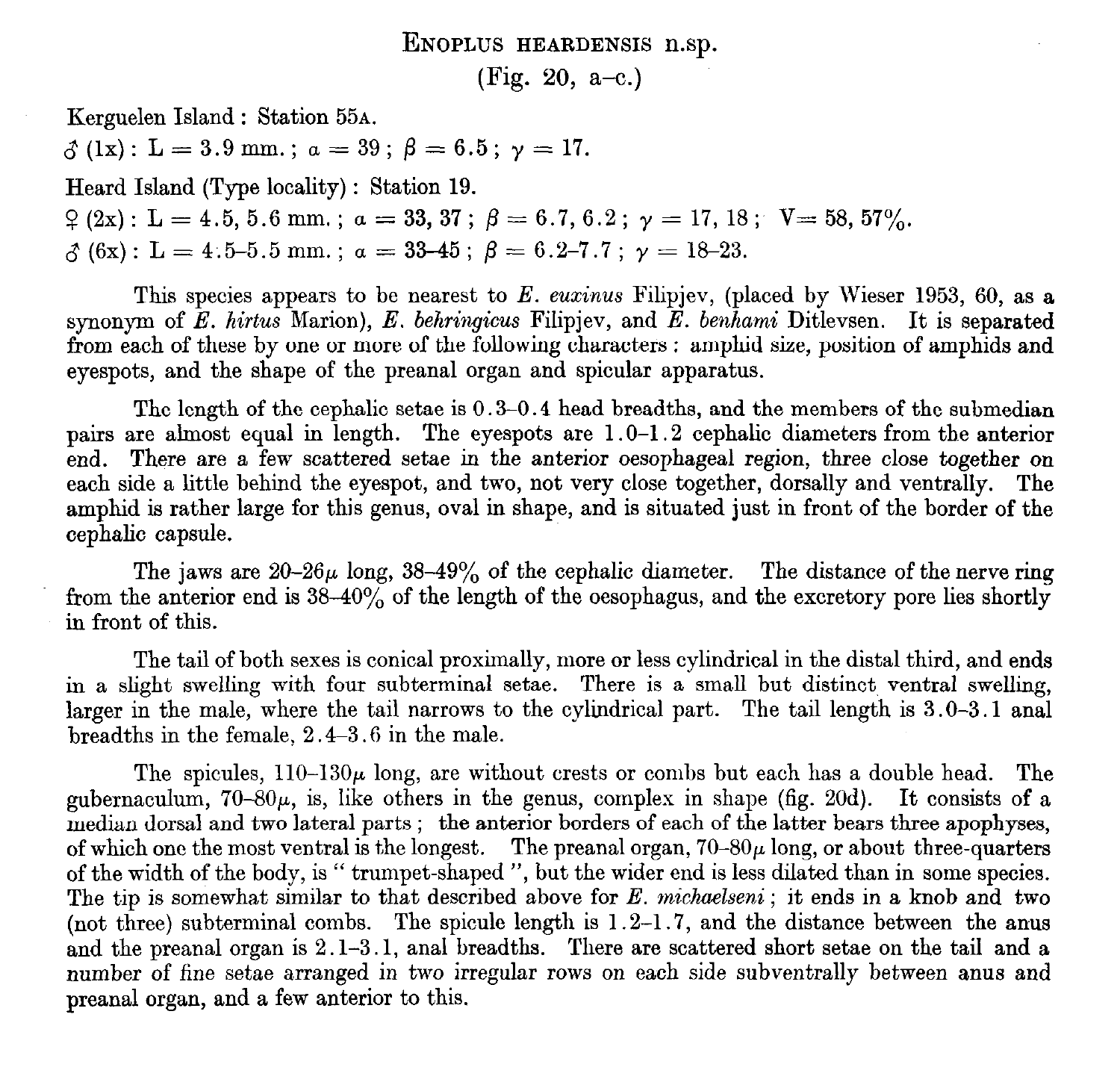**STATION** 55A : D.R.S., 10-20m. Between Islets in Colbeck Passage, off N.W. end of Long Island. Some kelp, some stinking black mud ; fauna similar to that in other hauls at this depth.

**STATION** 19 : 53° 05' 30" S., 73° 24' E., Shore collection along beach of Atlas Cove. Nematodes from algae washed up on shore.